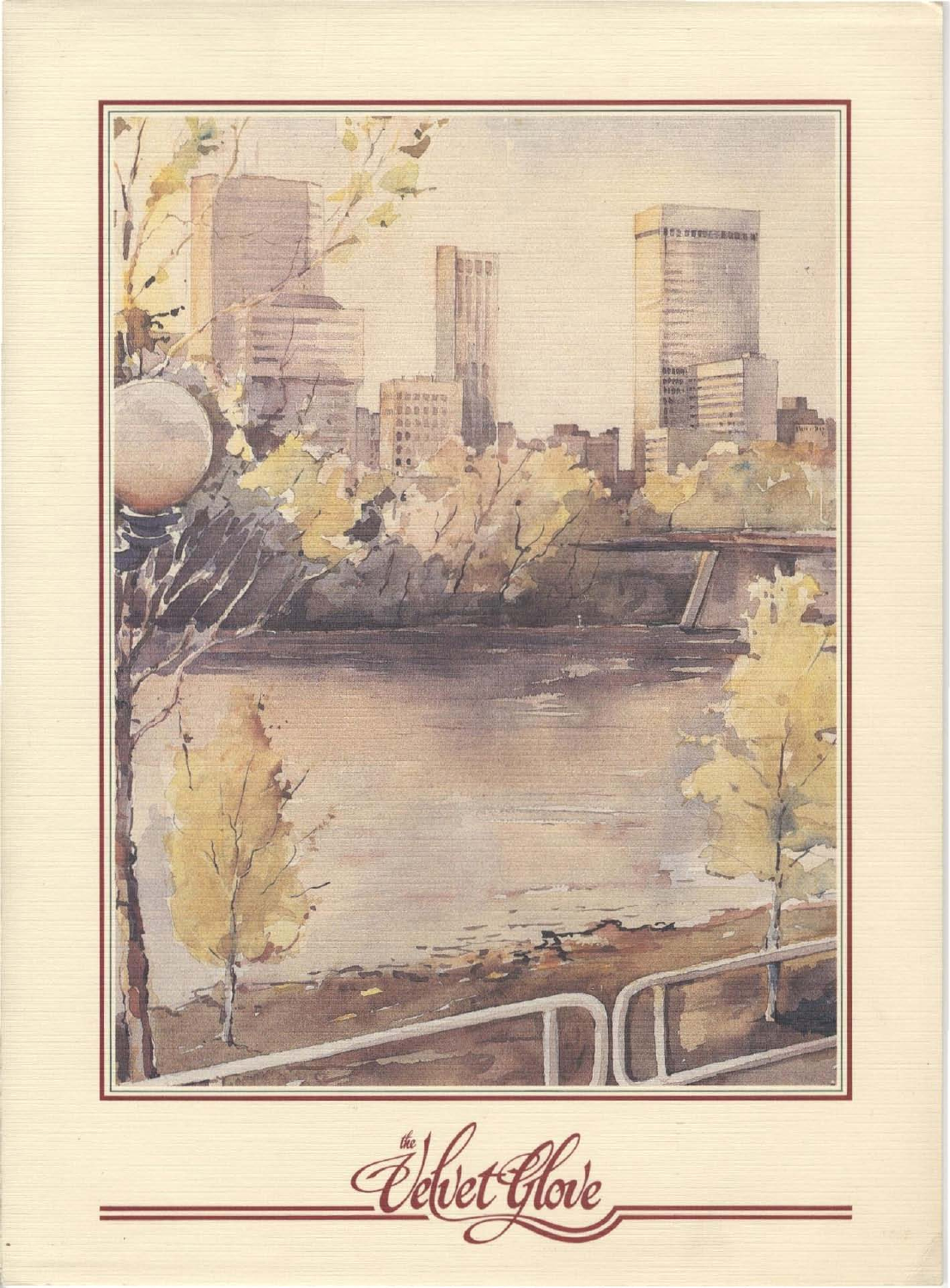# APPETIZERS

*Escargots served in* a *Brioche \$4.90* 

*Graved Lax, with Poached Egg and Dill*  \$6.95

*Glazed Duckling Ballantine "Mont Parnass" Lingonberry sauce \$5.80* 

*Froglegs "Chablise" simmered in cream and white wine \$5.70* 

> *Oysters "Dijonaise"*  \$6.55

### SOUPS

*Chef Haber/i's Green Pea Soup*  \$2.35

*Cream of Black Mussels \$3.80* 

*Consomme with Egg Yolk, and Sherry*  \$2.65

> *Gratinated Onion Soup*  \$3.25

*Cream of Tomato with Gin \$3.50* 

## SALADS

*Salad "Primavera" Butter lettuce, radiccio, and grapefruit*   $served with lemon$  dressing *\$3.60* 

*Tomato and Romaine lettuce "Hermes" with olives and {eta cheese, served with gourmet dressing*  \$3.85

*Salad "Exceptionell" Baby shrimps, romaine, cucumber and tomato wedges with* a *light* curry *dressing* 

*Small: \$5.25 Large: \$7.25* 

*Tossed Salad with your choice of dressing \$2.90* 

*Assorted seasonal Fruit plate with choice of Cottage Cheese* or *Sherbet*  \$6.35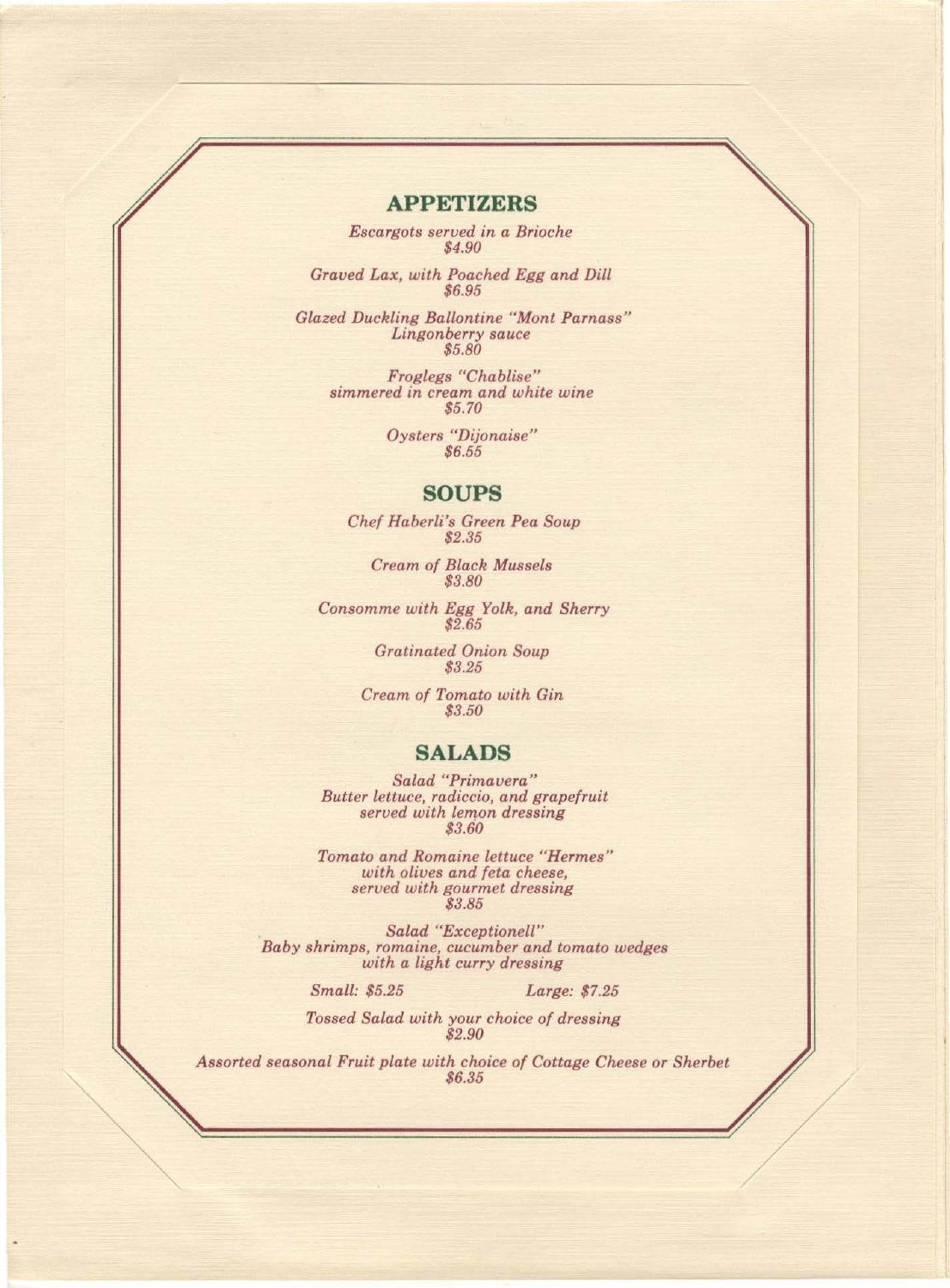### **ENTREES**

*Fresh Pickerel Filets pan fried, with roasted almonds \$10.70* 

*Filets of Sole stuffed with Salmon Mousse and Prawn*  \$11.85

> *Chicken and Shrimp Cajun \$12.80*

*Grilled Chicken Medallions with Lemon Sauce \$10.55* 

*Broiled Lamb Chops with Sesame Seeds*  \$12.75

> *Veal Emince "Zurichoise" with Roesti potatoes*  \$13.45

*Fettucine Verde Alfredo with Veal Medallions \$8.90* 

> *Seafood Omelette*  \$7.95

6 oz. *Roast Prime Rib of Beef \$10.85* 

*6 oz. of Charbroiled Tenderloin with Macademia Nuts*  \$12.65

*Fresh Vegetables, Poached Egg and Boiled Potatoes \$7.80* 

## DESSERT

*Coupe Maison Black Cherries and Vanilla Ice Cream presented in a wafer basket \$3.20* 

*Cream Caramel on Orange Sauce*  \$3.35

*Assortment of French and Canadian Cheeses \$5.80* 

*Selection of Cakes, Tortes and Fresh Fruit from the Pastry Wagon \$3.60*